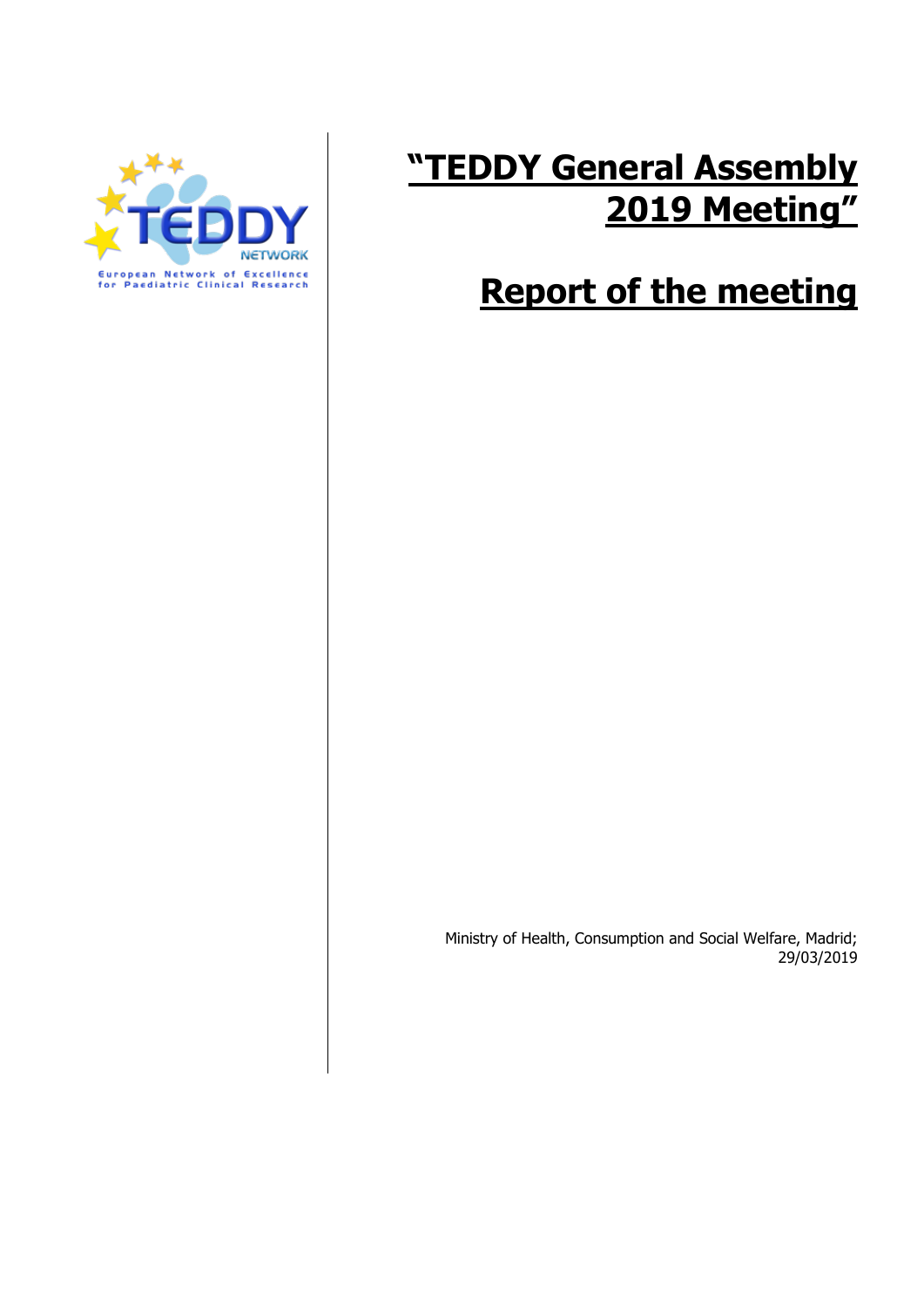

## **Report of the meeting**

### **Welcome Address**

Adriana Ceci welcomed all the participants to this General Assembly in Spain. The Spanish partners have been involved in TEDDY since the beginning in 2005. The TEDDY Network of Excellence arose from the Task-force in Europe for Drug Development for the Young, a consortium funded in 2005 as a Network of Excellence within the EC Sixth Framework Programme and it represented the first paediatric initiatives at that time. It is a multidisciplinary and international network and it witnessed over the years to the many changes occurred in the paediatric research framework starting from the approval of the European paediatric regulation. It continued its activities also after the funded period on a voluntary basis and recently it was provided with an autonomous legal status. She then pointed out the main objectives of this General Assembly:

- renewing the interest and commitment of TEDDY partners and participants in TEDDY activities,
- reopening useful discussion on mission, vision and governance model of this first multinational paediatric Research Network in EU into the changed scenario of Paediatric Research.

## **Session 1 - TEDDY NETWORK ACTIVITIES FROM LAST GENERAL ASSEMBLY UP TODAY**

Maria Mellado and Oscar Della Pasqua chaired the first Session of the Assembly welcoming all the participants and introducing the main topic of the session: activities from last General Assembly to today.

#### **TEDDY Scientific activities and tools**

Mariagrazia Felisi, Clinical Director at Consorzio per Valutazioni Biologiche e Farmacologiche acting as Coordinator of the TEDDY Scientific Coordination Committee (SCC), presented the scientific activities of the Network, the Scientific Coordination Committee (SCC) activities, the TEDDY participation to EnprEMA, the TEDDY Working Groups (WGs) results and the tools developed within the network.

She first described the network scope, its evolution along the last 15 years and its members and boards. She focused on the aims and activities of the SCC as described in the Statute. The SCC is set up to coordinate the scientific activities of the TEDDY Network and it is currently composed of 6 members appointed by the General Assembly and it has met 5 times since the last General Assembly. TEDDY is part of the Enpr-EMA, currently as category 1 network, and has been invited to participate to tenth annual workshop (2018) of Enpr-EMA and Coordinating Group meeting, held in London on June 7th and 8th, to the Enpr-EMA Coordinating Group meeting with networks members in 2018 October 22nd and is involved in many Enpr-EMA activities and WGs.

Later on, she moved to the TEDDY Working groups description that were depicted more in depth by the following speakers as WGs chairs. Seven WGs have been established during the last general assembly that are currently revising their mandate: 1) Off-label use in paediatrics, 2) Health data, 3) Active engagement of children and adolescents, 4) Advanced therapies in paediatrics, 5) Ethical issues in paediatric research, 6) Paediatric clinical studies methodologies and procedures, 7) Regulatory & Pharmacovigilance.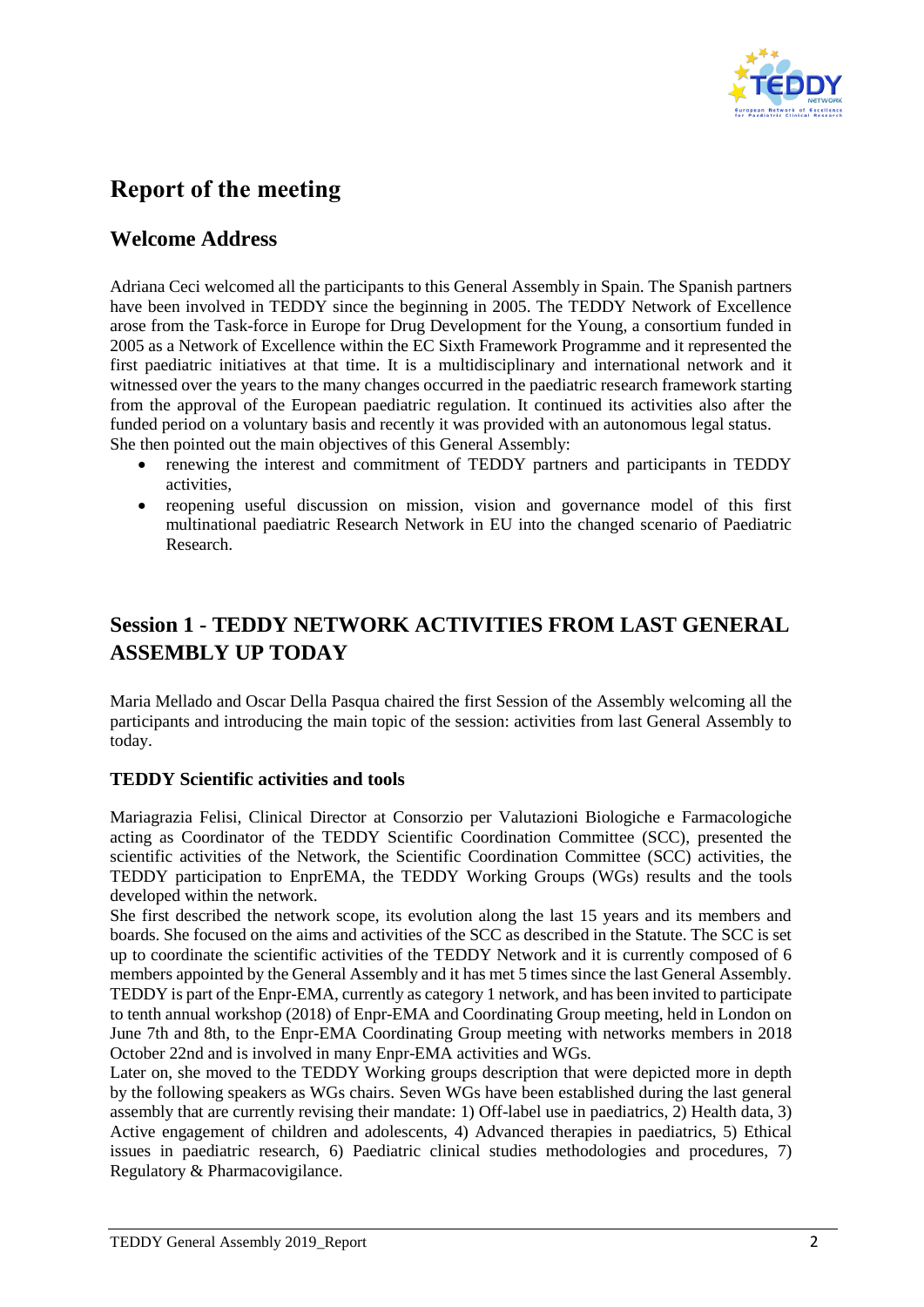

She moved then to describe the TEDDY tools available on the official website. The ICH-GCP elearning course, aimed at providing a guide for all individuals that are involved in clinical research and that need to acquire GCP recognized certification, was developed in the context of the GAPP project and then maintained by the TEDDY Network. The course is accredited by TransCelerate BioPharma. She described the course structure, objectives and contents. The course is available online on a dedicated e-learning platform and all materials can be viewed via web or saved by the user on the computer. At the end of the course, a certificate is released upon the completion of a final test. More than 600 users have attended the course so far.

The second tool described is the European Paediatric Medicines database (EPMD) containing information on paediatric drugs authorised by the European Medicine Agency (EMA) under the centralised procedure and available on the TEDDY official website. It is aimed to create a harmonised, integrated and reliable European source of information on paediatric medicines in Europe and includes many information about the paediatric drugs authorised by EMA, i.e. tradename, active substance, marketing authorization date, ATC code, paediatric indication, orphan MP, etc. The database also includes information about the studies conducted in the paediatric population leading to a centralised Marketing Authorisation, such as study title as stated in EPAR, study code, type of study (based on scope), type of study (based on statistical approach), codification, etc. She also reported some results that have been extracted by the database analysis: centrally-approved medicines, the number of paediatric medicines and the total of medicines approved by EMA under the centralized procedure, the distribution of authorized medicines by ATC and by age. She concluded that, after 12 years, the principal aim of the Paediatric Regulation has been partially achieved underlining the need to increase the efforts to not reduce the Paediatric Regulation's effects. She pointed out the utility of the EPMD in providing useful information to set up new studies and to support the activities of the WG on off-label uses through an integration of the database with the drugs used off-label. She concluded her intervention listing other scientific activities carried out by the network: participation in projects (EPTRI and EJRPD), scouting and applications of new projects, scientific publications, participation to EMA consultations.

#### **Paediatric applications of ATMP**

Giovanni Migliaccio, initiator of the TEDDY *Advanced Therapies in Paediatrics* Working Group, held a presentation about *Paediatric applications of Advanced Therapy Medicinal Products (ATMP).* He first introduced the definition of Advanced therapy as reported in the EU regulation 1394/2007 underlining that information about ATMP are particularly relevant in 2 main fields: marketing authorization and clinical trial.

The reasons that led to have a specific regulation about this new class of medicines can be found in the novelty, complexity and technical specificity of advanced therapy medicinal products as well as in political/economical motives linked to the need to ensure access for these products to the market. Moreover, it has to be considered also the issues related to the use of embryonic stem cell (allowed/not allowed).

Advanced therapy medicinal products include the 3 following categories: gene therapy medicinal product (GTMP), somatic cell therapy medicinal product (CTMP), a tissue engineered product (TEP). The inclusion of tissue engineered products introduces a novelty in the definition of a medicinal product since it refers to the concept of regeneration. A tissue engineered product may contain cells or tissues of human or animal origin, or both and is presented as having properties for, or is used in or administered to human beings with a view to regenerating, repairing or replacing a human tissue. The cells or tissues may be viable or non-viable. The presence of cells allows to identify the product as a "medicinal product" and not a device, i.e. artificial aorta covered in tissue working as replacing system.

Later on, he moved to discuss about other legal definitions related to the ATMP, giving examples about when cells or tissues shall be considered "engineered". For example, it is not considered engineered a cell underwent to a cryopreservation process, but it is considered engineered a cell put in culture for 24 hours.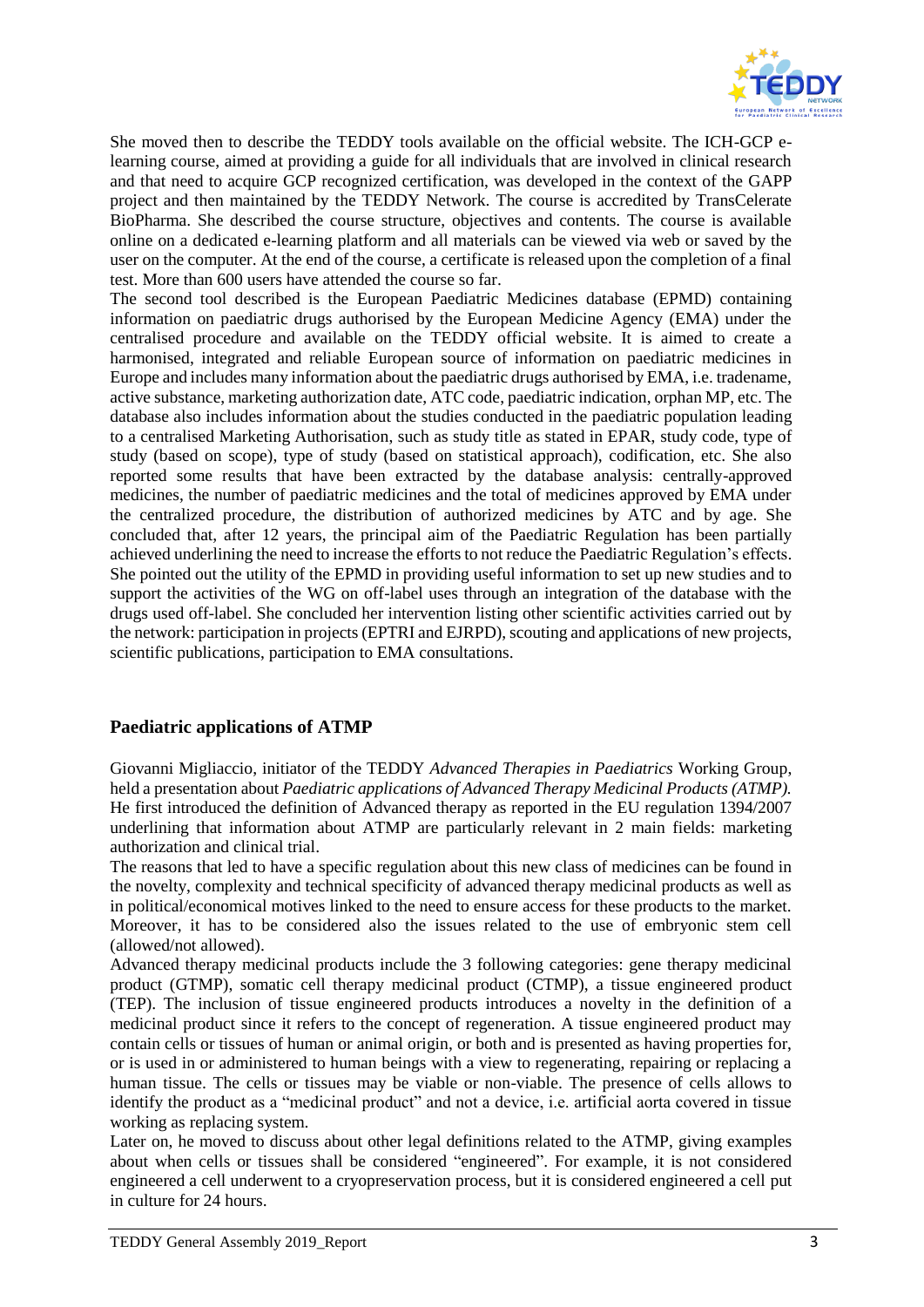

Regarding the effect of these legislations on ATMP research, he highlighted that for these products a centralized procedure for Marketing Authorization is compulsory. A dedicated Committee for Advanced Therapies (CAT) has been created at the European Medicine Agency and most of the countries have centralised the authorization of clinical trials in the national agency.

Focusing on paediatric, within the 313 applications for ATMP classification at EMA, 19 are for paediatric subjects and most of them are for a genetic disease. Few products are on the market and 4 have been withdrawn. Overall, 2 products were approved for paediatric and one of them has been withdrawn from the market since it was too expensive. Currently only one product is on the market for a rare paediatric disease, Strimvelis, developed by the Telethon foundation and acquired by GSK. It is very expensive but overall cheaper compared to the previous therapies.

In the last part of the presentation, he presented the TEDDY WG on ATMP aimed to spread the knowledge about ATMP manufacturing in the paediatric community, define the specific requirements for paediatric applications, focus on the research in human development underpinning the development of advanced therapies and on the business model required for their application. The WG is currently working on a COST proposal about foetal\newborn application of ATMP (a collaboration with RESTORE project is envisaged) and on consultations on EMA guidelines.

#### **Off-label use in paediatrics**

Lucia Ruggieri, held a presentation on *Working Group on Off Label Use in Paediatrics*. The WG has been established in mid-2016 to address the specificities of off-label medicines use in paediatrics. Currently she is leading the WG working to draft a policy statement on paediatric off-label use.

Among the relevant aspects to be considered in paediatric, she pointed out that the scarce availability of paediatric medicines is the most relevant driver for the off-label use in paediatrics. In some subsets (e.g. rare diseases) and for some patients group (neonates) the lack of paediatric medicines is very high and also in US paediatric labelling is still unsatisfactory. She underlined that off-label does not mean lack of evidence and possible evidences might derive from different sources in order to permit the off-label use of a drug. Then she described in a simple way the process: once available evidences are submitted and evaluated by a regulatory agency and included in the drug products characteristic, then the use become in-label. This process should consider different aspects: quality/quantity of available evidence and need to generate new data, type of information required and accepted by regulatory agencies, promptly availability of medicines for children. And benefit-risk evaluation should consider benefits and their uncertainties towards the risks and their limitation.

She underlined that another aspect that has to be considered when talking about off-label is the safety profile pointing out that a high level of uncertainties exists about the relation between off label and adverse drug reactions due to scarce information of the physicians, lack in paediatric labelling, underestimation of the crucial differences in PK/PD, dosing adjustment errors. She then highlighted that further research on this field is needed in particular with large cohort of patients in order to have statistically significant analyses. She added that among the driver-factors favouring the off-label use of drugs in paediatric is key the lack of age-appropriate formulations. Several initiatives (i.e. STEP database) are working to overcome this issue.

Coming back to the WG main activity, the next steps will be drafting and agreeing upon the document among working group members and submitting the documents to the TEDDY SCC for approval. Among other possible activities, she proposed the development of collaborative project proposals and the collaboration with other TEDDY Working Groups. In particular, a collaboration might be sought with the WG on paediatric clinical studies methodologies and procedures and the WG on active engagement of children and adolescents. Within other activities of the WG, she mentioned consultations issued by EMA, European Commission and other relevant stakeholders, scientific events at national/international levels, creation and periodic update of an internal common literature database on the matter. She concluded listing the member of the WGs.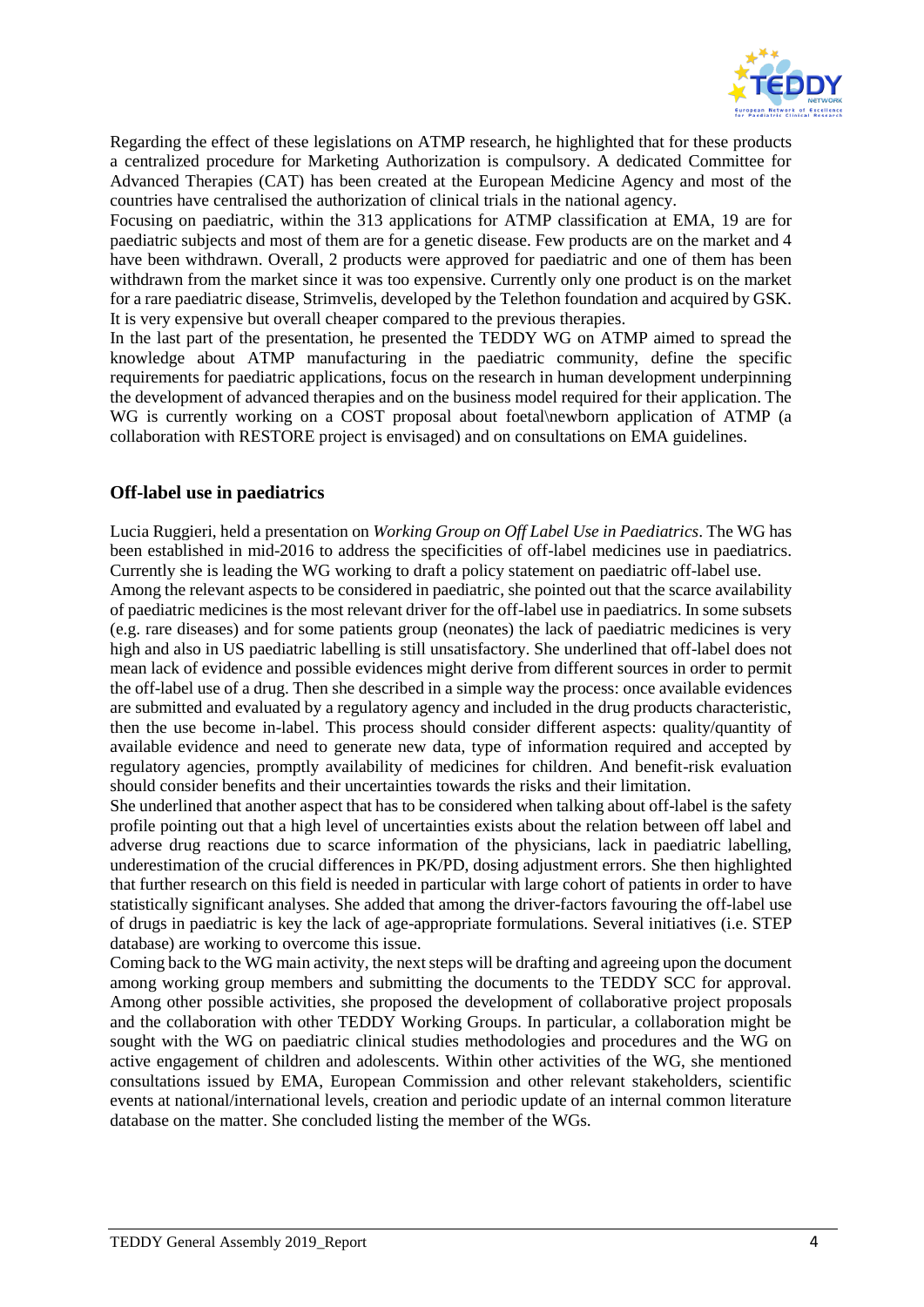

#### **Young Patients Advocacy Groups activities**

Gabriele Ciavarella and Antonio Di Pietro, KIDS Bari representatives, along with Nensi Semanaj, KIDS Albania representative, introduced the presentation on *Young Persons' Advisory Groups activities*.

Gabriele Ciavarella provided an overview of the activities performed by KIDS Bari and in general by the Young Persons Advisory Groups (YPAG). He described what a YPAG is, an organization composed of youths, patients, carers, and people interested in a health condition or in research, actively participating as partners, advising researchers and their teams in a full range of activities.

KIDS Bari is the first YPAG in Italy promoted by CVBF and TEDDY Network in collaboration with the Paediatric Hospital "Giovanni XXIII". Many advisory groups have been founded over the last years forming the iCAN (International Children's Advisory Network). He described their experience in the last iCAN summit in Edinburgh and showed a video of KIDS Bari members.

He then gave a general overview about the training program they attended during the first year of KIDS Bari set-up while Antonio Di Pietro went into more details of the 5 pillars of the training program. The Biomedicine pillar gave them the possibility to address some aspects of the biomedicine, finding out for example what is a drug and how it works as well as understanding the difference between children and adults. In the Basic Research pillar, the Kids participating to the training learned how to discover and study a molecule in order to transform it into a drug. In the Clinical Research pillar, they analysed the different clinical research phases and learned how to design a clinical study, faced the important themes of the relationship between the investigators and the paediatric patients, the ethical aspects of the clinical studies and the importance of the informed consent. In the pillar of Innovation and Information they received an overview of the innovative methods in the approach with the patients (design of the more comprehensible informative materials). He finally described what they learned in the pillar related to the Humanization of Healthcare: the rights of children staying at the hospital and how to improve care and quality of life.

Later on, he gave an overview on the KIDS Bari mission and activities they carried out in the last year. They participated to the Rare Disease Day and to the World Kidney Day campaign, they were involved in the revision of the different surveys addressed to children and they participated in the EPTRI General Assembly at the Ministry of Health in Madrid on March 27th-28th, 2019. He finally listed the activities foreseen for the next year such as the development of a serious game, the creation of a web site and a blog, volunteering activities as well as awareness campaigns on health themes.

Nensi Semanaj held the last part of the talk presenting the KIDS Albania activities, the first YPAG in Albania promoted by the Albania Branch Office of CVBF and TEDDY Network, in collaboration with the University Hospital Center "Mother Teresa". It includes 18 members with the aim to advocate young people, patients and participants in clinical trials and to raise public awareness. They met every 4-6 weeks and they followed the same training program described above for the KIDS Bari. They were also involved in the EPTRI surveys in order to translate, revise and make them more suitable for the children and finally disseminate them. During the last year they carried out many volunteer activities (they visited children in thalassemia unit of the hospital), they were involved in awareness campaigns (World Diabetes Day, Rare Disease Day), they participated to the summit in Edinburgh in July 2018. Finally, she listed the future activities foreseen (volunteer activities, awareness campaign, participation in Scientific Meetings) and their social media channels.

#### **WG Health Data Plan of Action**

Fedele Bonifazi, initiator of the TEDDY *Health Data* Working Group, held a presentation on its *Plan of Action.* The WG aims to investigate the use of health data to support research in Paediatrics. He described the work carried out by the WG members within the European Network of Centres for Pharmacoepidemiology and Pharmacovigilance (ENCePP) and in particular the concept paper "Different strategies to conduct multi-database studies for drug surveillance in real world setting: a reflection on the European model" they contributed to. Later on, he suggested some activities for the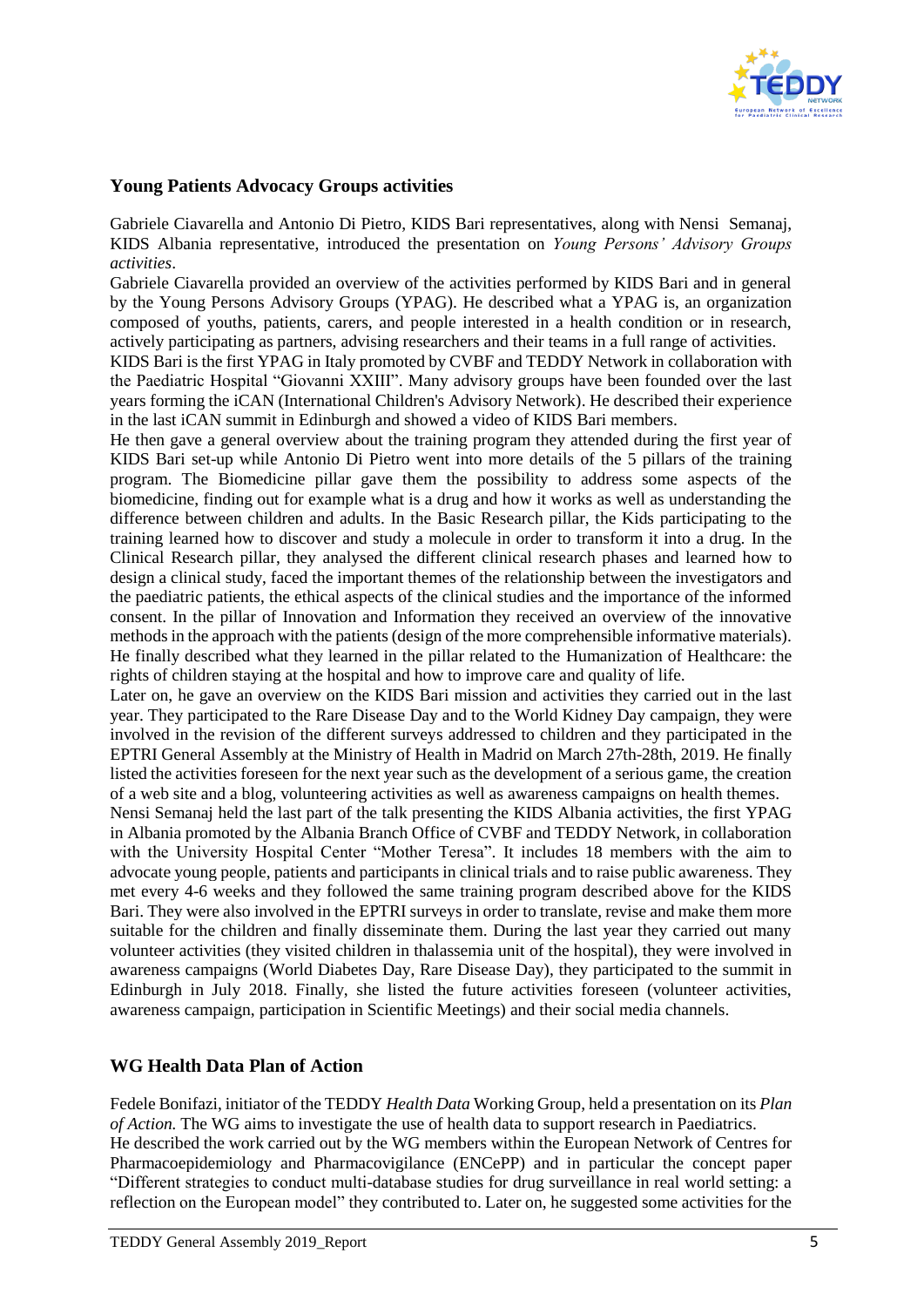

next year: continue to work within the ENCePP WG3, draft of a position paper, participate to public consultations. Going into more details about the ENCePP WG activities, within the review of the studies in the EU PAS register with a special emphasis on multiple database studies, TEDDY *Health Data* WG will contribute to identify studies investigating drugs with a paediatric relevance to be revised. Regarding the position paper foreseen among WG activities, the aim is to discussing paediatric peculiarities in processing data from children. They need to find authors willing to work on this activity. Finally, he suggested to participate to EMA consultation about "Role of big data for evaluation and supervision of medicines in the EU" and also for this activity the WG is looking for volunteers to be involved. He finally showed the list of TEDDY WG Health Data members.

#### **Discussion**

Oscar Della Pasqua started a very rich debate asking to Giovanni Migliaccio a question regarding his presentation about ATMPs. In particular he raised the question if we are ready or not to face the technical and scientific challenges that these new advanced therapies are bringing considering the recommendations and legislations that are coming into force in this field. Giovanni Migliaccio answered that this is a complicated question since there are a lot of technologies that are in common at every age but many others are specific for paediatrics, i.e. gene therapy in utero. There are a lot of aspects, among which the ethical one, to be taken into consideration. Oscar Della Pasqua added that, behind the paediatric peculiarity, the advanced therapy is completely changing the whole concept of clinical study, and many aspects, such as safety issues, have to be faced.

Antonio Perez added that ATMP represent a real challenge not only for the future, since it is already present in the therapeutic option available nowadays. Currently industry is leading the field but a collaboration between academy and industry is needed since we still do not know how these innovative therapies would impact the kids. Safety studies are required in the short and long term and a position statement at European level should be addressed.

Stefano Benvenuti joined the debate adding that one of the main issues with ATMP is the authorization of a clinical trial in paediatric population. We are moving from life-threatening or rare diseases to "less rare diseases" or diseases for which other therapeutic options are available, for example thalassemia. The question he posed is to which extent should a parent authorize a therapeutic approach that reduces disease burden but not eliminate it totally. And also, the payment or how we can measure the improvement in life quality are other issues to be considered in order to balance the risk of an advanced therapy.

Adriana Ceci added a comment underlined that currently the advanced therapies in paediatric are increasing, there are lot of gene therapy approaches that have been applied to PDCO, that means they are in the pipeline and for many paediatric diseases we are going into the gene therapy direction.

The session ended with Donato Bonifazi asking to KIDS representatives what they think about how they can continue with their involvement in KIDS activities balancing them with their future study and work. Gabriele answered that he does not see a problem of overlapping in managing these activities, especially if they choose a scientific study. Antonio agreed with him and added that it is possible to manage both activities also if they do not choose a scientific study.

## **Session 2 - PERSPECTIVES IN THE LANDSCAPE OF PAEDIATRIC MEDICINES - Participation in collaborative projects**

Evelyne Jacqz-Aigrain, Professor at Paediatric Pharmacology and Pharmacogenetics, Paris Diderot University and Annagrazia Altavilla, Responsible of international relations at Espace Ethique Méditerranéen/Paca-Corse – APHM/ Aix-Marseille University, chaired the second session of the Assembly welcoming all the participants and introducing the main topic of the session: participation of TEDDY in collaborative projects.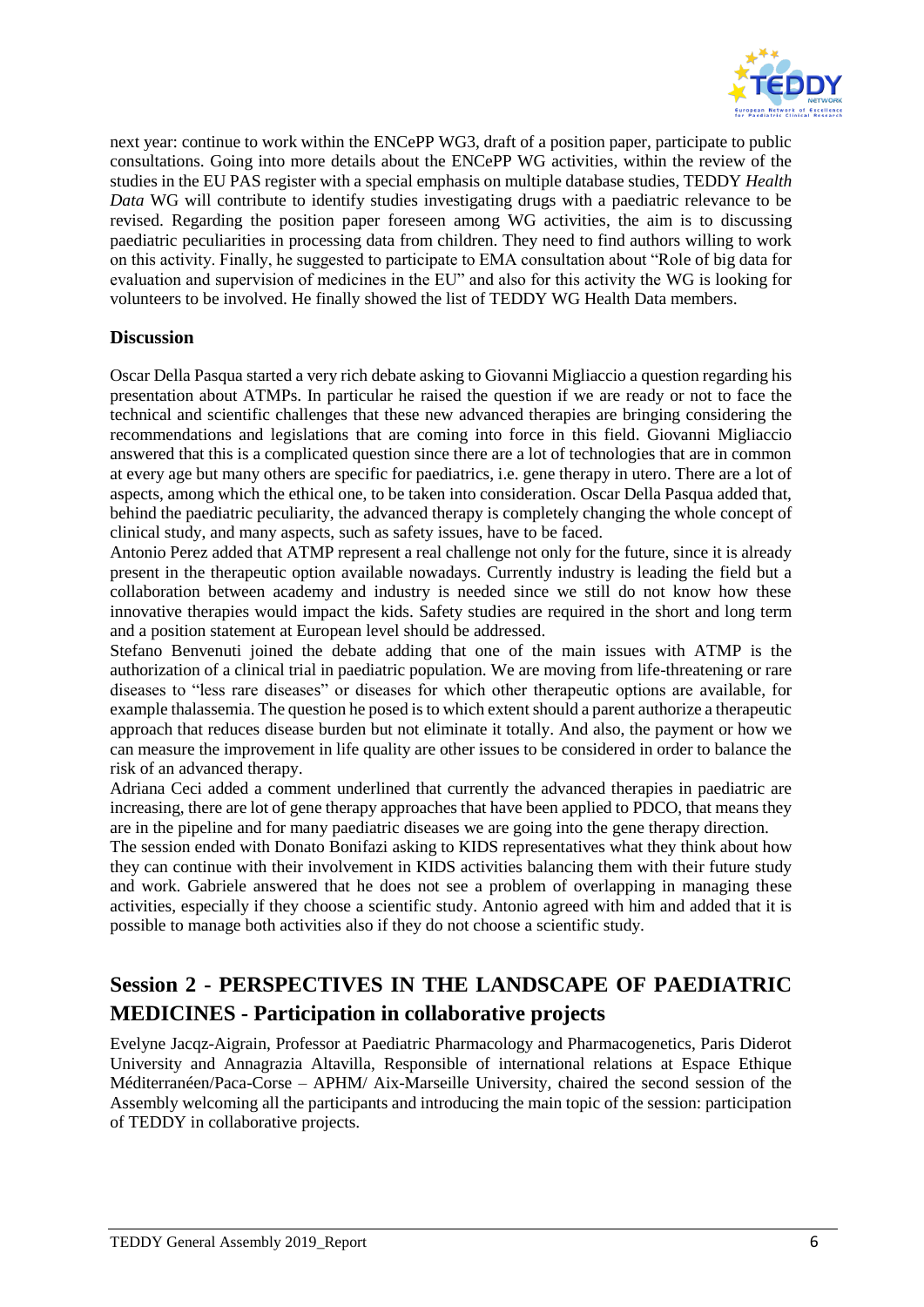

#### **RESTORE: the wider community engagement in the definition of a European largescale research initiative on Advanced Therapies**

Stefano Benvenuti, Global partnerships manager, Fondazione Telethon, held a presentation about RESTORE, a large-scale research initiative on ATMPs. He started the talk reported that Fondazione Telethon joined the TEDDY Network last year and he moved to the description of the RESTORE project. RESTORE is a preparatory action for a large-scale research initiative. Large scale research initiatives are 1-billion and 10-years investment by the European Commission and Member States focusing on specific scientific and technological challenges. The path that led to the RESTORE kickoff started in the 2016 with a public consultation followed by a 2-stages call and the preparatory action that will led in the 2020 to the launch of two large-scale Research initiatives 2021-2030 in the Health and Life science area.

He described RESTORE vision and mission and highlighted the main issues that have to be solved in order to promote the development of advanced therapies in Europe. It is required to overcome the scattered research and development efforts across Europe, to face scientific and technological challenges to take into consideration other aspects such as pricing, reimbursement, ethical issues, educational path dedicated to ATMPs to meet the project objectives. The consortium is led by Berlin Brandenburg Center for Regenerative Therapies (BCRT/Charité), in Germany and is coordinated by Prof. Hans-Dieter Volk and involved 10 partners from different European countries and Israel. Apart these partners, there are more than 200 supporters among which the TEDDY Network.

Later on, he provided an example of ATMP product developed by Telethon, Strimvelis<sup>®</sup> used to treat a genetic immunodeficiency ADA-SCID. A long time was required from the first patient treated to the market approval and it was a project built together with EMA.

He went back to the RESTORE project pointed out the preliminary work done so far by the project partners in defining Scientific Working Groups that will work on different aspects of the ATMP development. He listed the Scientific Working Groups established linked to different aspects, manufacturing, pre-clinical model system, new clinical applications, clinical research and implementation. The first meeting of these WGs will be in Berlin on the  $6<sup>th</sup>$  and  $7<sup>th</sup>$  of May 2019. He finally talked about the expected impact of the Project: make Europe a relevant player in the field and not just a payer of treatments developed in the USA and Asia, develop better treatments for patients with highly unmet medical need, create new business opportunity, bringing innovation in cutting edge fields and shift from chronic treatment to cure of genetic diseases.

He finally listed the events in which RESTORE will be presented.

Discussion: Giovanni Migliaccio asked why among the WGs there is cancer and not paediatric. Stefano Benvenuti answered that it was because of the expertise of the partners and since cancer is one of the most of the field in which the advanced therapy is much applied now. Adriana Ceci asked how the paediatric aspects could be included in the project. Stefano Benvenuti answered that their position is to have paediatric expertise and competences in most of the WGs, especially in the most relevant in the paediatric field, i.e. new clinical application, clinical trial (WG11), implementation into the clinical routine. Oscar della Pasqua suggested that they need more expertise/partners in the drug development process. Antonio Perez suggested a collaboration with European Reference Network and Stefano Benvenuti confirmed that they are already in contact with ERNs.

#### **Procedures for the set up and management of paediatric trials in the PedCRIN project**

Cristina Manfredi, leader of the TEDDY *Regulatory & Pharmacovigilance* Working Group, started giving an overview on the PedCRIN project. The project is aimed to develop capacity for the management of multinational paediatric & neonatal clinical trials and some pilot of multinational paediatric trials have been conducted. The consortium is led by ECRIN (European Clinical Research Infrastructure Network) and the project is made of 6 Work Packages.

The aim of WP3 is to develop tools specific for paediatric trials or upgrade tools already developed by ECRIN to take into consideration paediatric specifications and then these tools will be disseminated and the members of the consortium will be trained to use them. She showed the task and deliverables foreseen in the project.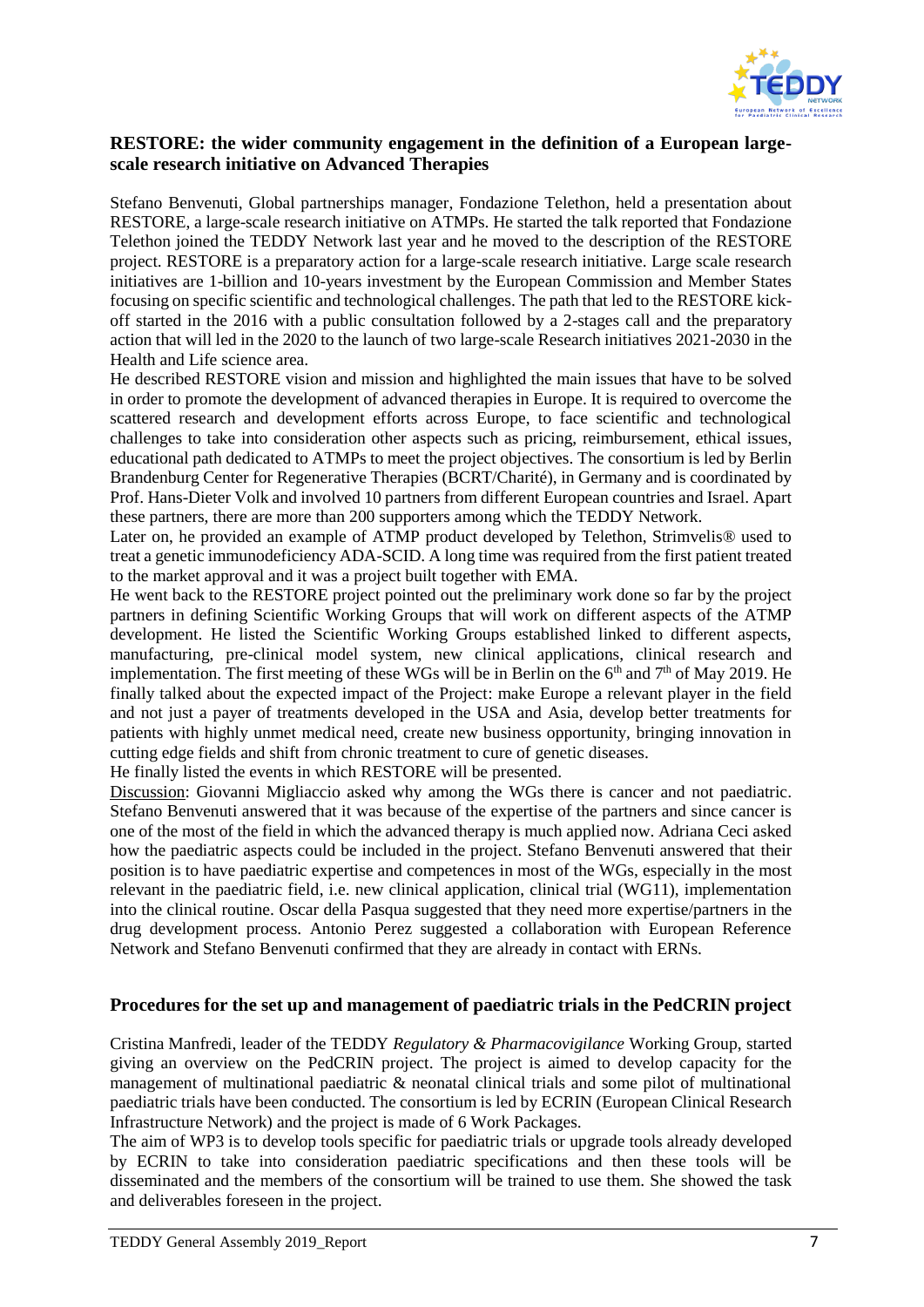

The first activity curried on by CVBF in collaboration with INSERM and the TEDDY Network was a survey to better understand the real needs of the scientific and user's community. Analysing the results, she pointed out that, besides the need for financial support to research and innovation in paediatrics, most of the researchers addressed required support in the preparation of the protocols, especially for the application of innovative approached in the design of the studies. Moreover, there is less need for support by respondents from centres belonging to a National Network, with respect to the others centres, and there were no differences between neonatologists and other paediatricians. After the survey, a gap analysis was performed to verify if and how the perceived gaps identified with the survey could be covered thanks to the existing and planned initiatives in the paediatric field and mainly in the framework of the PedCRIN project.

Later on, she described the tools developed within the task 3.3 and 3.4. In the ethical and regulatory field, the CAMPUS database has been created as Online database including country-specific information on regulatory and ethical requirements in clinical research across Europe. Since the database did not include information about how the process of informed consent should be carried out in the paediatric population, this information was added such as the legal age of consent, who should sign the informed consent form, if there are specific requirement in the country for paediatric clinical trial…Regarding PV a systematic review was performed to identify the already available tools for AEs/ADRs assessment in the period 1996-2017. Other activities carried out in the Pharmacovigilance field is the certification of centres being able to perform Pharmacovigilance activities in order to include paediatric specific requirement.

She then described the activities carried out in the monitoring and standard values field and a tool for the biosample management whose aim is to produce a checklist as an easy-to-use instrument to properly manage samples and to properly collect and storage data in the context of paediatric trials on the basis of the European applicable rules and legislation. She moved then to describe the certification of CTUs work, with the contribution of INSERM. Clinical Trial Units (CTUs) support investigators by providing statistical, epidemiological, logistical and methodological expertise and help with coordinating multi-centre trials. The work carried out within this activity consists of providing criteria to certify CTUs specialised in conducting paediatric/neonatal clinical research activities.

Discussion: Donato Bonifazi asked which chances the paediatric research community have to valorise these tools developed within PedCRIN projects considering that the project is coming to the end. Cristina Manfredi answered that the new initiatives and projects can have a good occasion to test and valorise these tools such as in C4C and the call launched within the project.

#### **DEEP project: focus on paediatric patients' empowerment**

Manika Kreka, Medical Director at CVBF-Albania, held a presentation on "DEEP project: focus on paediatric patients empowerment". She started giving an overview on the DEEP project, that initiated around 2011 and included many centres from EU and non-EU countries. The project aim was to perform paediatric studies on deferiprone and to develop a new liquid formulation specific for the paediatric population in partnership with ApoPharma Inc. Within the project, 2 clinical trials, 1 observational and 1 pharmacoeconomic studies were conducted in order to apply for a PUMA (Paediatric Use Marketing Authorization).

Thereafter, she came to the main topic of her talk highlighting the need to actively involve children in the decision-making process related to a clinical trial as part of the updating guideline 'Ethical considerations for clinical trials on medicinal products conducted with minors' prepared by the European Commission and the Paediatric Committee within the EU Regulation 536/2014. She pointed out that it is universally established that written communication, combined with verbal interaction, may enhance children's understanding of their participation in a clinical research. The contents and styles of documents addressed to children are elements that largely influence their understanding of written documents. It has been also demonstrated that the use of pictures, following appropriate recommendations, improves the quality of communication, especially for patients with very low literacy skills.

After this introduction, she described what have been done within DEEP project to improve patient's empowerment. Three booklets were produced adapted to the participants' capacity of understanding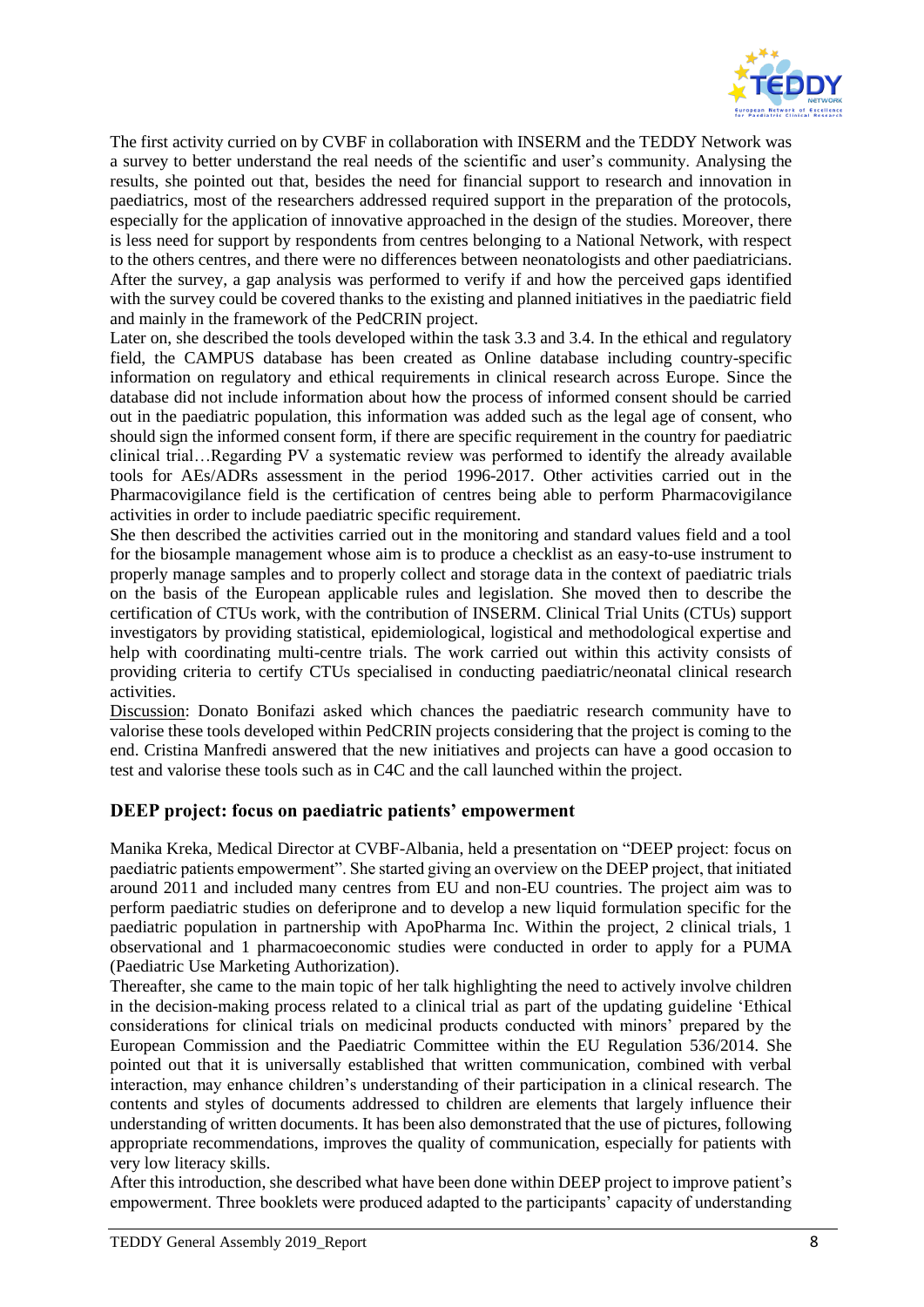

for three different age ranges. Moreover, 2 ad hoc assent form have been prepared, for the two oldest age ranges. The informative materials produced have been evaluated within the QuBo study through a survey addressed to all the paediatric patients participating in the consent/assent process in order to evaluate how effective the booklets are in communicating key elements of the study, the understanding of the disease and therapy and to assess the acceptance and likeability of the booklet by paediatric patients. The study was conducted in Albania and in Italy and finally demonstrated that the use of informative booklets in the DEEP-2 trial has been appreciated by children and adolescents and has favoured the understanding and participation of children in the clinical trial.

In the last part of her talk she focused on the lay summary of results that will be prepared to reach and inform a large target audience, the lay community, about the results achieved by the DEEP2 clinical trial. The lay summary will include an introduction about what is iron overload, what is iron chelation therapy, which iron chelators are available on the market and why it has been decided to investigate deferiprone, a brief description of the 3 clinical studies and their results. Moreover, it will include a map indicating the recruitment sites and the number of enrolled patients to show to patients the number and the origin of all the children enrolled in the study. The Lay Summary will be prepared in the 6 languages of the project (Albanian, Arabic, French, Greek, English, Italian) and in an appropriate writing style as reported in the guidelines above mentioned.

Finally, she pointed out that as the summary will be addressed to patients and parents, it is important to consider the involvement of Young People Advisory Groups (YPAGs) in the development and/or review of the summary to assess the comprehension and the value of the information provided.

Discussion: Oscar Della Pasqua and Adriana Ceci asked if these initiatives have brought concrete results in term of the efficacy of the trial. Manika Kreka answered that the informative materials improved the acceptability and awareness about the study. Mariagrazia Felisi added that, beyond the positive experience of the QuBo study, it has to be considered that a comparator study would have been added more power to the results. Mariangela Lupo suggested a collaboration with C4C cross cutting theme in order to test the impact of these activities.

#### **Young patients' engagement in the European Joint Programme on Rare Diseases – EJPRD**

Mariangela Lupo, leader of the TEDDY *Active engagement of children and adolescents in the themes of clinical research* Working Group, held a presentation about Young patients' engagement in the European Joint Programme on Rare Diseases – EJPRD. She started reporting the following UN Convention on the Rights of the Child statement: "Children and Young People have a right to have their views heard in all matters affecting them and for these to be taken seriously". She also underlined that many challenges have to be faced in this field such as age, background, previous existing knowledge, language, mental state and she stressed the need to engage children early in the research process and to educate them about the importance of participating in clinical research. She highlighted that in order to properly engage young patients, specifically tailored methods should be applied to the training and empowerment process. First of all, she suggested to educate and empower the paediatric patients in the specific topic of the project for which their help is requested. For example, they can help in improving the language, content and format of the assent document. In order to have a dynamic interactivity with them she suggested to use the best methods to collect information such as focus groups, questionnaires or surveys, personal interviews, etc. Going more specifically in the EJPRD, she described the project aim to create a research and innovation pipeline "from bench to bedside" ensuring rapid translation of research results into clinical applications and uptake in healthcare for the benefit of patients. She gave an overview about the project, partners involved and EU contribution. The project is structured in 4 big pillars and 5 transversal WPs. She went to describe more in depth the 4 pillars in terms of aims and main activities foreseen. Then she focused on pillar 3 in which the TEDDY Network is involved. TEDDY is particularly involved in WP15 whose main objective is to address one key component of the EJP on RD that is to improve RD research and innovation and to enhance the uptake of research results by building the capacity of the patient community and other key stakeholders. TEDDY will lead task 15.4 aimed to create educational materials and activities for paediatric patients. The planned activities include short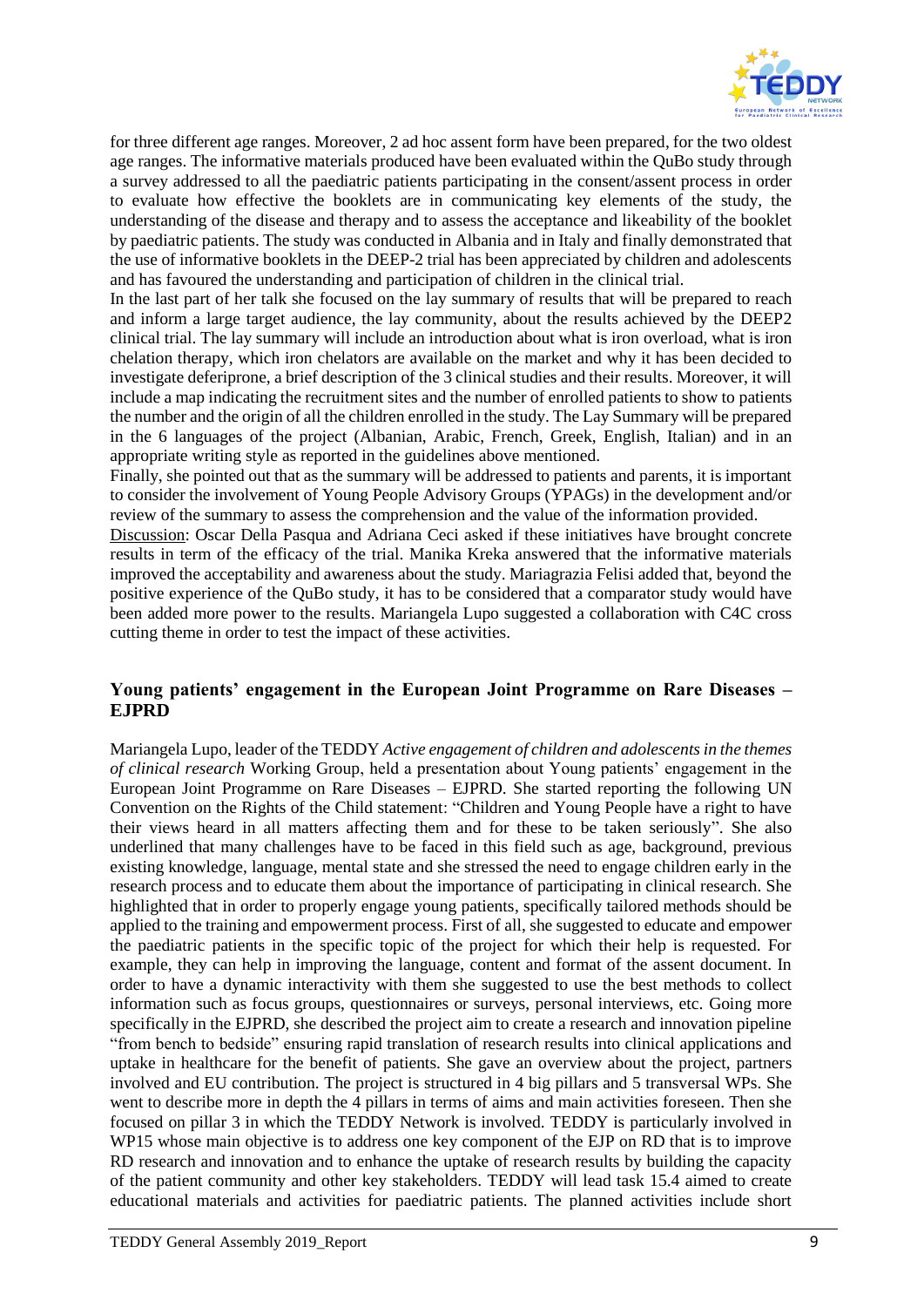

workshops in collaboration with Fundaciò Sant Joan de Deu, EURORDIS and the eYPAGnet (the European Young Persons' Advisory Group network) for 15 patients' representatives focusing on several areas of interest. At least three Face to Face 'paediatric patient experts training courses' will be hosted in Italy, Spain and France. Moreover, she emphasised that TEDDY is among the few organisations whose members have been considered in the Consortium Agreement as Contributing Entities as EJPRD Linked Third parties and have rights to access to the Background and the Results of the project at the conditions set out in the Consortium Agreement, in the same way as the members of the involved ERICs and ERNs.

She added that TEDDY is also involved in Coordination and Transversal activities and in particular in the communication and dissemination activities.

Finally, she concluded highlighting that TEDDY will play a central role in further engaging and empowering rare disease patients into research and in providing them with the tools required to apprehend and actively contribute to innovation and therapy development.

Discussion: Donato Bonifazi asked how to put together the experience of the KIDS groups and patients' associations considering that these are different organizations. Mariangela Lupo answered that activities foreseen for TEDDY will start in the third year and they are planning to involve both the organizations.

## **Session 3 – ACTIVITIES AND PROPOSALS FROM TEDDY SPAIN PARTNERS**

Donato Bonifazi, Chief Executive Officer at Consorzio per Valutazioni Biologiche e Farmacologiche, and Cristina Calvo, Head Clinician, Paediatric and Infectious Diseases Department, Hospital Universitario La Paz, chaired the fourth session of the Assembly welcoming all the participants and introducing the main topic of the session: activities and proposals from TEDDY Spain partners.

#### **Authorised Paediatric Clinical Trials in Spain**

María Jesús Fernández-Cortizo, Head of Service at Spanish Agency on Medicines and Healthcare Products and Spanish PDCO Alternate member held a presentation about "Authorised Paediatric Clinical Trials (CT) in Spain" providing an analysis of the clinical trials with medicinal products including a paediatric population that have been authorised in 2017 and 2018 in Spain. The analysis has been performed using the AEMPS CT database, Spanish Registry of Clinical Trials ("REec") in which clinical trials are uploaded once authorised by AEMPS and the AEMPS 2017 Annual Report. First of all, she specified that paediatric CT also include trials involving both adults and children. She showed that if the numbers of paediatric CT increased between 2014 and 2018, the number of only-paediatric CT is not increasing. She then described the paediatric CT authorised per Age groups. Most of the studies authorised include adolescence and children from 2 to 17 years old. The same trend was observed for paediatric-only CT. Most of the trial are sponsored by a pharmaceutical industry but if you look trials involving neonates (very few trials), you can realize that a majority of them are performed by academic. She showed the number of CT per therapeutic area. The numbers of CT in oncology is huge increasing. Regarding the site and locations involved in paediatric CT, it could seem that they are spread all over the Spain but for certain specific diseases these studies are confined in specific area where the expertise is concentrated. Catalonia and Madrid, followed by Andalusia and Valencia and Santiago the Compostela are the places in which the majority of studies take place. She concluded that the percentage of CT that include paediatric population remains below 15% of the global number authorised. Most of them are mixed trials (enrolling paediatric and adult subjects). The age groups mostly included in the CT authorised in Spain were adolescents and children. The main therapeutic areas investigated in paediatric CT were oncology, respiratory tract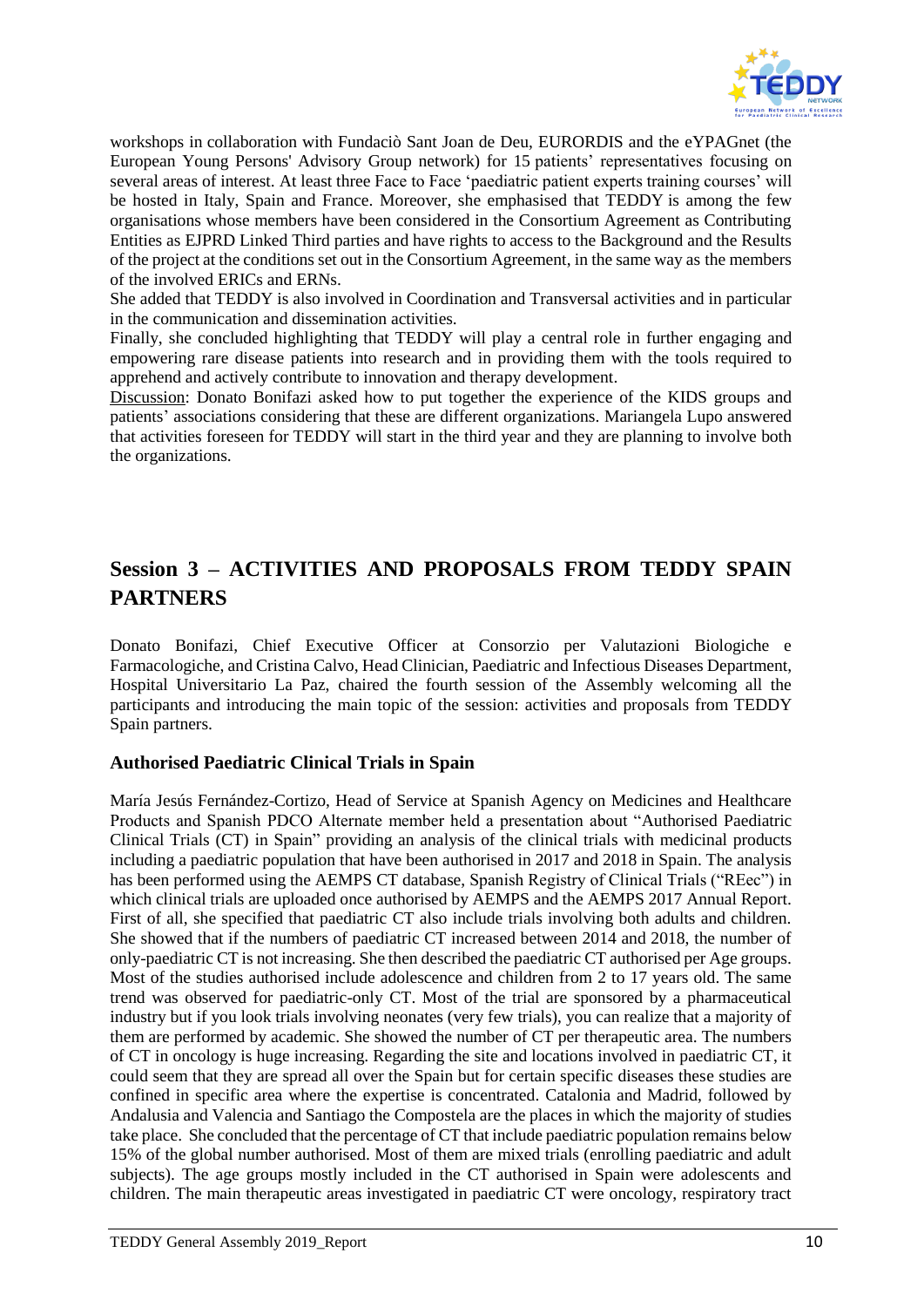

diseases, haematology, neurology and infectious diseases. She finally suggested to reflect about what the national Spanish agency can do to promote paediatric CT authorization and she reported the EMA and EC action plan on paediatrics that foresees the establishment of a framework for exchange information between the EMA/PDCO and of a Clinical trial Facilitation Group (CTFG) to improve dialogue between EMA/PDCO and clinical assessors. At the national level she emphasized the action that has been taken so far by AEMPS: the creation of an office for support of Innovation and knowledge of medicinal products and an Independent Clinical Research Support Office.

Discussion: Cristina Manfredi asked if the last office mentioned by the speakers is based in the national agency. María Jesús Fernández-Cortizo answered that is based in the AEMPS working very closed with the Clinical Trial Unit to help with administrative procedures and how to deal with medical products. Mark Turner asked if there is a balance between individual sponsors and institutional sponsors. She answered that most of the studies showed are sponsored by an institution represented by a physical investigator. Antonio Pérez Martínez agreed adding that he is indeed promotor of independent academic studies. Stefano Benvenuti asked about the Spanish situation related to non-commercial studies since in Italy, as also confirmed by Donato Bonifazi, results from non-commercial studies cannot be used for registrative purposes, unless fees to ECs are payed.

#### **Impact of the Spanish HIV HGM BioBank in the paediatric research**

Maria Angeles Muñoz-Fernández, Scientific Director of the Spanish HIV HGM Pediatric BioBank held a presentation on the Spanish HIV BioBank that was set up in 2003. Sixty-four hospitals spreading across Spain participate in this HIV BioBank that is responsible for the preservation and storage of HIV samples from children and adolescents infected via vertical transmission (CoRISpe). She described the organigram of the BioBank that is organized following the present legislation that indicate that the Scientific Director and the Data Manager are the final responsible for this type of infrastructures. Two external Committees, scientific and ethical, assist the Director in the decisionmaking procedure. Quality and Data Managers are responsible for the day to day functioning of the Biobank and are responsible for the samples and the samples-associated information quality. Sample and Final Products Managers are responsible for sample reception, processing and cryopreservation as well as perform Quality Control Procedures. Training Manager is in charge of keeping the personnel updated on technical procedures. Infrastructure Manager is responsible for the correct functioning of the scientific equipment. New Techniques Manager designs the experiments with the objective to standardize the new procedures. The BioBank collects samples of Vertical transmission HIV-infected patients' cohort (CoRISpe). Researchers can ask samples for HIV infection-related projects. Biobank Personnel are responsible for managing, processing and cryopreservation of the samples.

The biobank has one laboratory for samples processing and two cryopreservation rooms. For patients above 16 years, a model of informed consent has been designed based on the Spanish legislation. For children below 16 or mentally disabled, it is established that the parents or tutors sign the consent and if the child is above 12 and is aware of his/her pathology, she/he should also sign the consent. Regarding the BioBank functioning, a deposit agreement gives directions for sending samples to the BioBank and it is signed by the Biobank Director and CoRISpe coordinators. An initiation kit is foreseen and sent to the clinicians with documents and formats for sample extraction and shipping. A shipping procedure has been defined and the samples are processing to obtain PBMC, plasma, pellet, DNA that are cryopreserved. The BioBank foresees a procedure for data consolidation and sample cession to researches who have sent a request. At the BionBank, all the processes are performed using standardized and validated techniques which ensures the quality, traceability, and homogeneity of the samples giving them a high scientific value. The BioBank is certificate by the Norma ISO 9001 with internal and external controls and collaborates with different projects related to quality control. The BioBank collected so far more than 12.111 samples from HIV children. The required samples have been used for many research projects and the BioBank is participating in many clinical trials with the PENTA Foundation.

Discussion: Cristina Manfredi asked for more information about the consent, if it is requested for a specific research or for the sample. She answered that the consent is for the samples therefore it is